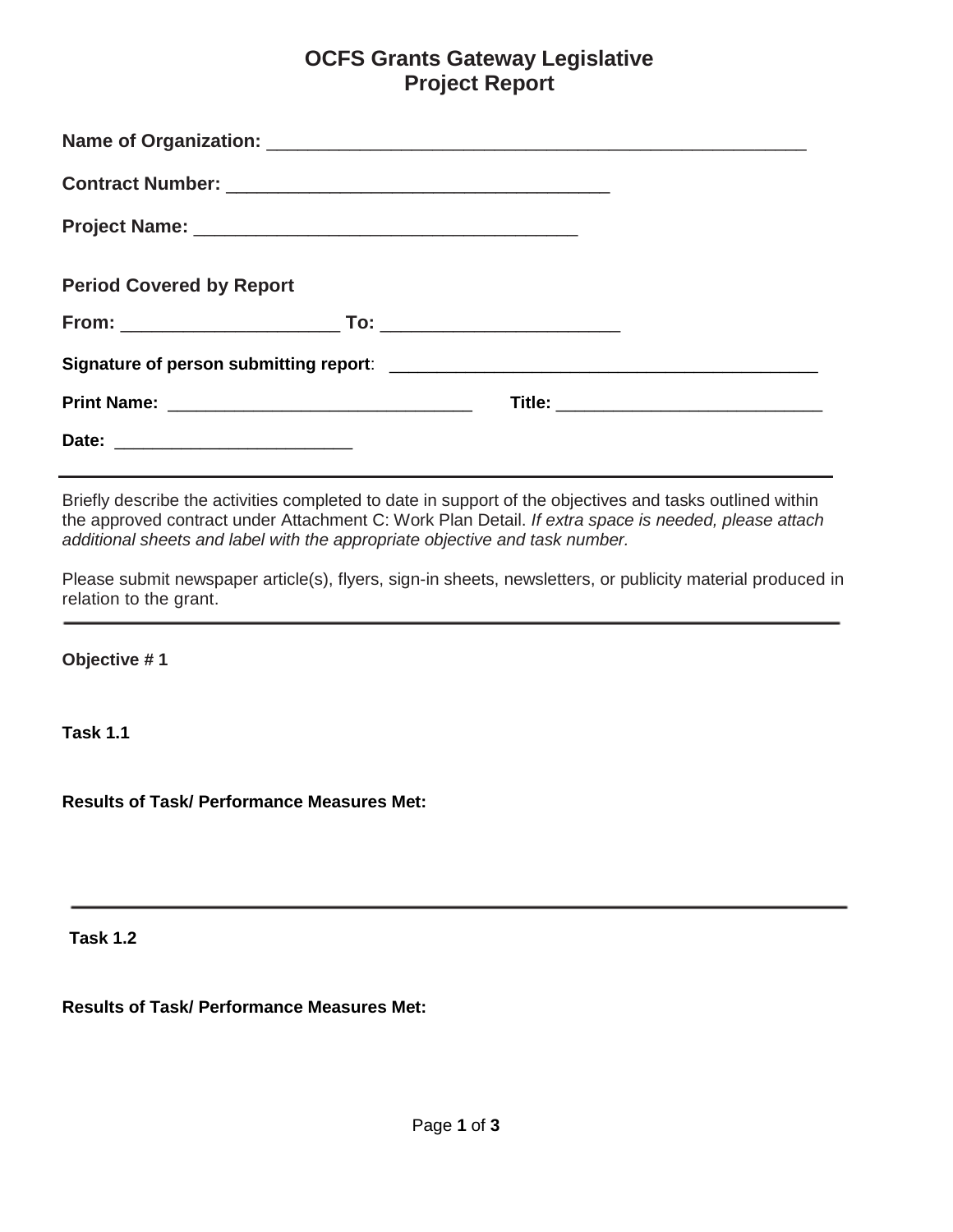# **OCFS Grants Gateway Legislative Project Report**

**Object #1 Continued**

**Task 1.3**

**Results of Task/ Performance Measures Met:**

**Objective # 2**

**Task 2.1**

**Results of Task/ Performance Measures Met:**

**Task 2.2**

**Results of Task/ Performance Measures Met:**

**Task 2.3**

**Results of Task/ Performance Measures Met:**